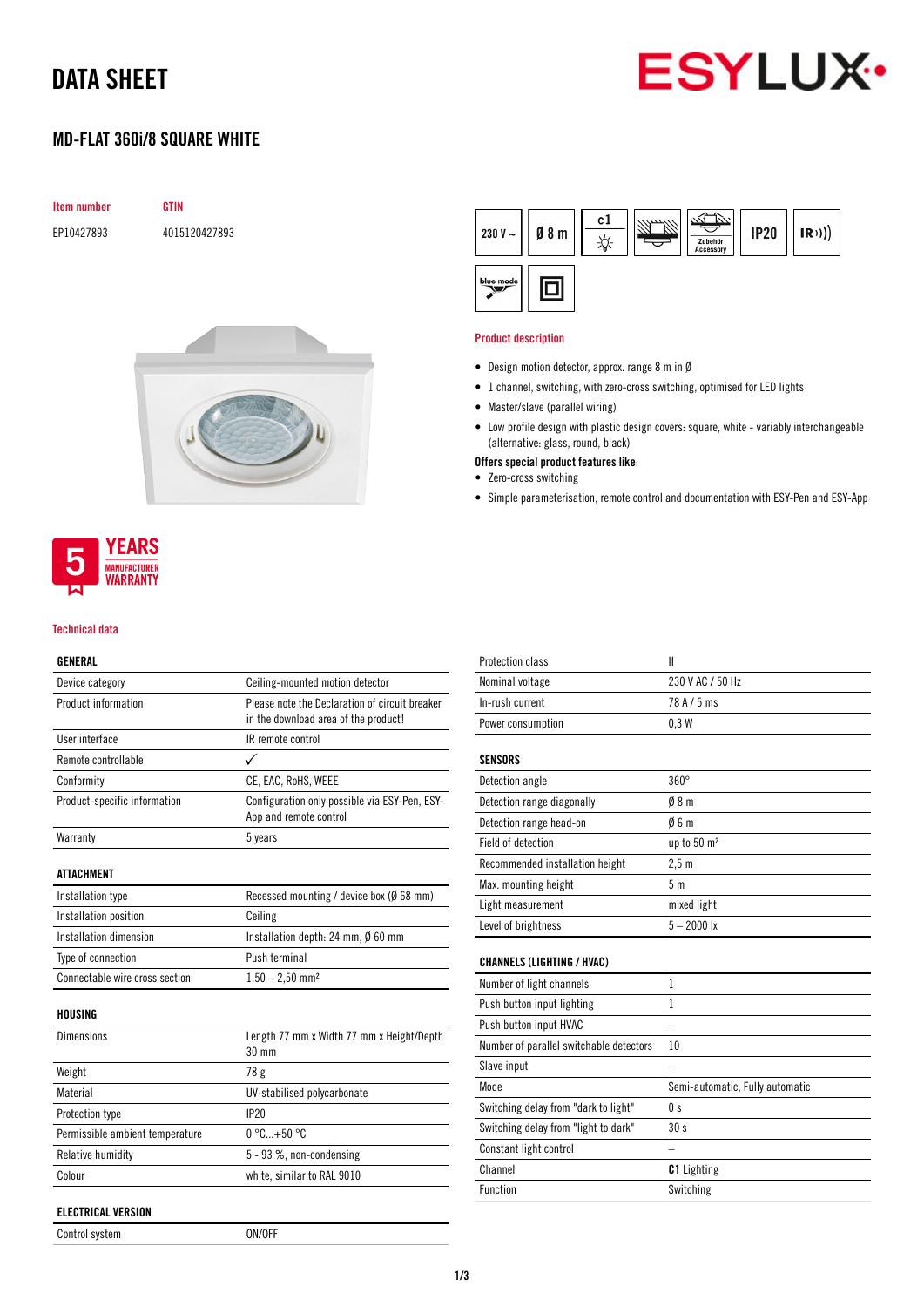# DATA SHEET



## MD-FLAT 360i/8 SQUARE WHITE

| <b>Item number</b>                | <b>GTIN</b>   |                                                                          |                       |                                  |
|-----------------------------------|---------------|--------------------------------------------------------------------------|-----------------------|----------------------------------|
| EP10427893                        | 4015120427893 |                                                                          |                       |                                  |
| 230 V/50 Hz<br>Switching capacity |               |                                                                          | Push button input     |                                  |
|                                   |               | 2300 W/10 A (cos phi $= 1$ )<br>1150 VA/5 A (cos phi = 0.5)<br>600 W LED | Impulse feature       |                                  |
|                                   |               |                                                                          | Switch-off delay time | 60 s30 min (adjustable in steps) |
| Switch contact                    |               | make contact / non-floating                                              |                       |                                  |

### Accessories

| <b>Product designation</b>       | <b>GTIN</b>   |
|----------------------------------|---------------|
| Cover                            |               |
| <b>FLAT COVER ROUND WH</b>       | 4015120007231 |
| <b>FLAT COVER ROUND BK</b>       | 4015120007279 |
| FLAT COVER ROUND GY              | 4015120007316 |
| FLAT COVER LARGE ROUND WH        | 4015120428579 |
| <b>FLAT COVER LARGE ROUND BK</b> | 4015120428098 |
| FLAT COVER SQUARE WH             | 4015120007248 |
| <b>FLAT COVER SQUARE BK</b>      | 4015120007286 |
| FLAT COVER GLASS ROUND WH        | 4015120007255 |
| FLAT COVER GLASS ROUND BK        | 4015120007293 |
| FLAT COVER GLASS ROUND GY        | 4015120007323 |
| FLAT COVER GLASS SQUARE WH       | 4015120007262 |
| FLAT COVER GLASS SQUARE BK       | 4015120007309 |
| Mounting                         |               |
| FLAT MOUNTING SET IP20 FM        | 4015120426889 |
| Protection                       |               |
| <b>BASKET GUARD ROUND LARGE</b>  | 4015120425608 |
| <b>BASKET GUARD ROUND SMALL</b>  | 4015120425615 |
| Remote control                   |               |
| ESY-Pen                          | 4015120425356 |
| REMOTE CONTROL MDI/PDI           | 4015120425509 |